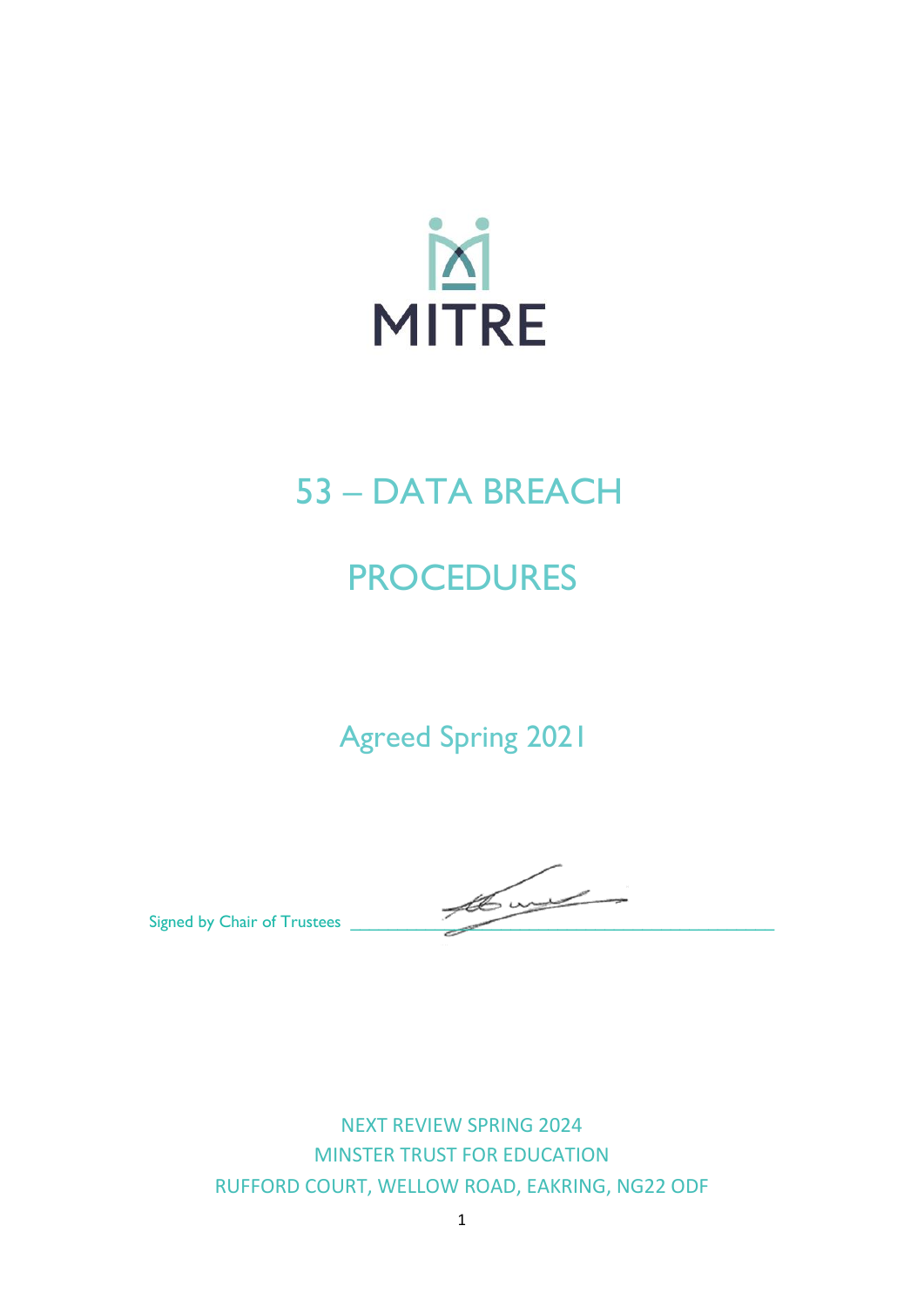## **Data Breach Notification Policy**

#### **1 Policy Statement**

- 1.1 MITRE is committed to the protection of all **personal data** and **special category personal data** for which we are the **data controller**.
- 1.2 The law imposes significant fines for failing to lawfully **process** and safeguard **personal data** and failure to comply with this policy may result in those fines being applied.
- 1.3 All members of our **workforce** must comply with this policy when **processing personal data** on our behalf. Any breach of this policy may result in disciplinary or other action.

#### **2 About this policy**

- 2.1 This policy informs all of our **workforce** on dealing with a suspected or identified data security breach.
- 2.2 In the event of a suspected or identified breach, [Trust/Academy/School] must take steps to minimise the impact of the breach and prevent the breach from continuing or reoccurring.
- 2.3 Efficient internal management of any breach is required, to ensure swift and appropriate action is taken and confidentiality is maintained as far as possible.
- 2.4 MITRE must also comply with its legal and contractual requirements to notify other organisations including the Information Commissioners Office ("the ICO") and where appropriate **data subjects** whose **personal data** has been affected by the breach. This includes any communications with the press.
- 2.5 Failing to appropriately deal with and report data breaches can have serious consequences for the [Trust/Academy/School] and for **data subjects** including:
	- 2.5.1 identity fraud, financial loss, distress or physical harm;
	- 2.5.2 reputational damage to [Trust/Academy/School]; and
	- 2.5.3 fines imposed by the ICO.
- **3** Definition of data protection terms
	- 3.1 All defined terms in this policy are indicated in **bold** text, and a list of definitions is included in Annex 2 to this policy.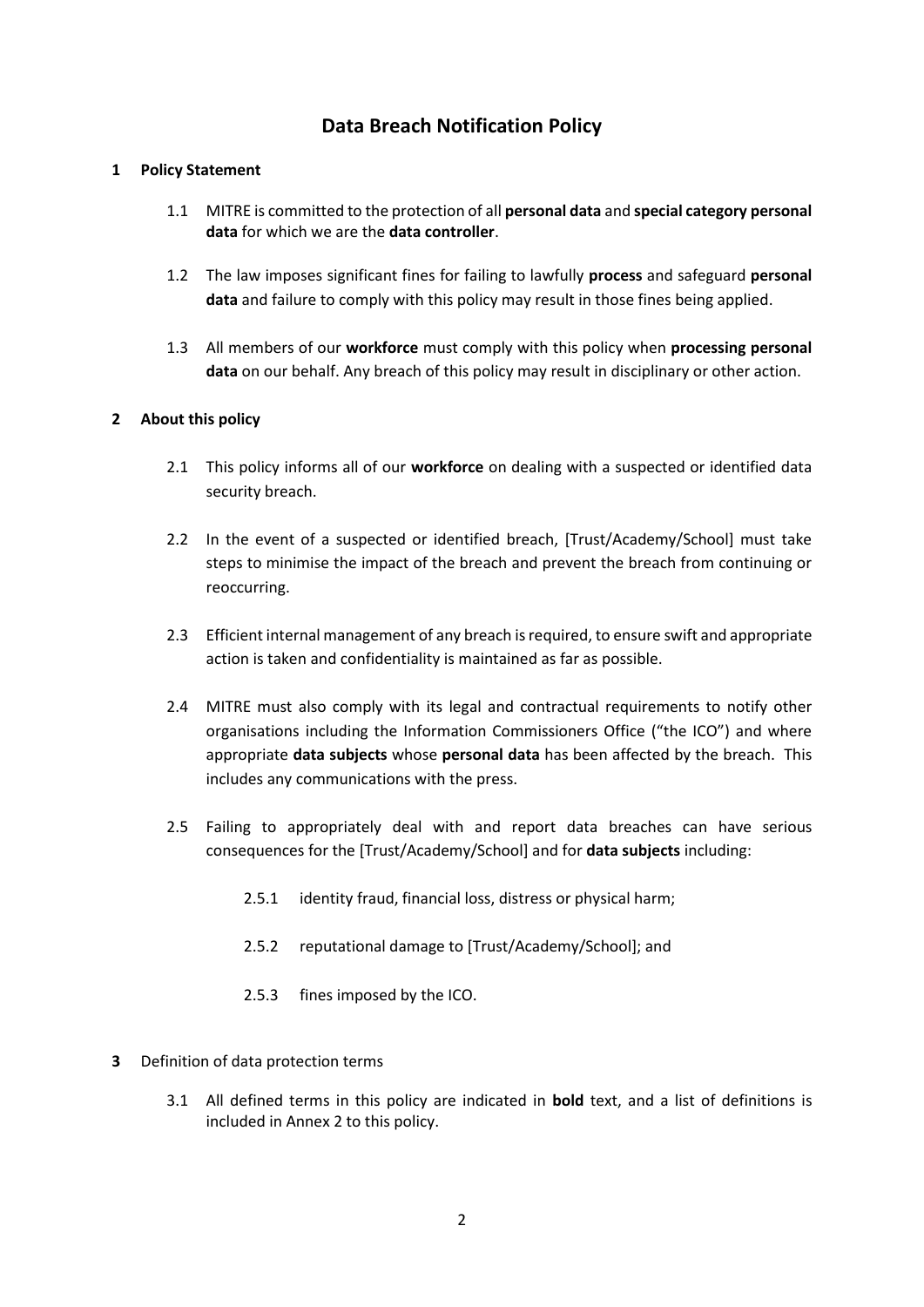#### **4 Identifying a Data Breach**

- 4.1 A data breach is a **breach of security** leading to the accidental or unlawful destruction, loss, alteration, unauthorised disclosure of, or access to, **personal data**.
- 4.2 This could be the result of a breach of cyber security, such as a hack or virus, or it could be the result of a breach of physical security such as loss or theft of a mobile device or paper records. A data breach includes loss of data and so does not have to be the result of a conscious effort of a third party to access the data. Some examples of potential data breaches are listed below:
	- 4.2.1 Leaving a mobile device on a train;
	- 4.2.2 Theft of a bag containing paper documents;
	- 4.2.3 Destruction of the only copy of a document; and
	- 4.2.4 Sending an email or attachment to the wrong recipient; and
	- 4.2.5 Using an unauthorised email address to access personal data; and
	- 4.2.6 Leaving paper documents containing personal data in a place accessible to other people.

#### **5 Internal Communication**

#### **Reporting a data breach upon discovery**

5.1 If any member of our **workforce** suspects, or becomes aware, that a data breach may have occurred (either by them, another member of our **workforce**, a **data processor**, or any other individual) then they must contact the relevant Data Protection Officer ("the DPO") immediately at:

| School                      | <b>DPO</b>          | <b>Contact Details</b>       |
|-----------------------------|---------------------|------------------------------|
| Minster Trust for Education | <b>Tracey Piper</b> | t.piper@mitretrust.org.uk    |
|                             |                     | Tel 01636 551103             |
| The Minster School          | Caroline Blick      | c.blick@minster.notts.sch.uk |
|                             |                     | Tel 01636 814000             |
| <b>Bleasby Primary</b>      | Sarah Smith         | ssmith@bleasby.notts.sch.uk  |
|                             |                     | Tel 01636 830203             |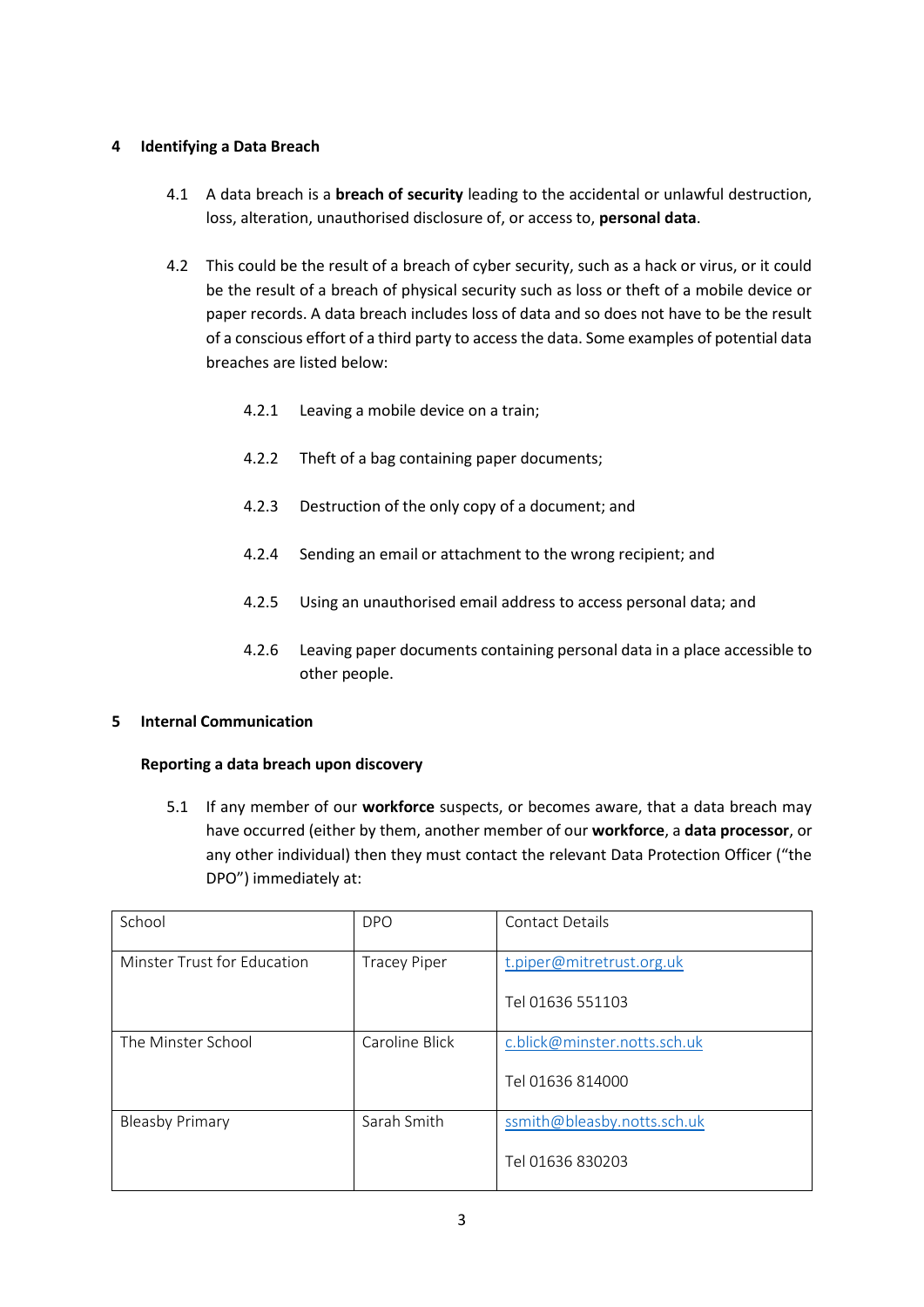| Farnsfield St Michael's  | Rob Fry          | rfry@st-michaels.notts.sch.uk<br>Tel 01623 882494             |
|--------------------------|------------------|---------------------------------------------------------------|
| Holy Trinity Infants     | Jemma Hughes     | jhughes@southwellholytrinity.notts.sch.uk<br>Tel 01636 812067 |
| Halam Primary            | Phil Cooke       | dpo@halam.notts.sch.uk<br>Tel 01636 813062                    |
| National CofE Academy    | Ashley Cockerill | acockerill@nationalacademy.org.uk<br>Tel 0115 963 5667        |
| Lowes Wong Infant School | Alix Peacock     | apeacock@loweswong-inf.notts.sch.uk<br>Tel 01636 812207       |

- 5.2 The data breach may need to be reported to the ICO, and notified to **data subjects**. This will depend on the risk to **data subjects**. The DPO must always be consulted in making a decision as to whether to report a data breach to the ICO. Initial investigations will inform as to whether the data breach should be reported.
- 5.3 If it is considered to be necessary to report a data breach to the ICO then the individual school must do so within 72 hours of discovery of the breach.
- 5.4 The Trust may also be contractually required to notify other organisations of the breach within a period following discovery. Therefore an individual school's DPO must inform the Chief Executive Officer (CEO) of any breach without delay. The CEO will advise whether the data breach will be investigated by the individual school or by the Trust.
- 5.5 It is therefore critically important that whenever a member of our **workforce** suspects that a data breach has occurred, this is reported internally to the DPO immediately.
- 5.6 Members of our **workforce** who fail to report a suspected data breach could face disciplinary or other action.

#### **Investigating a suspected data breach**

5.7 In relation to any suspected data breach the following steps must be taken as soon as possible. These do not have to be carried out as individual tasks, and the most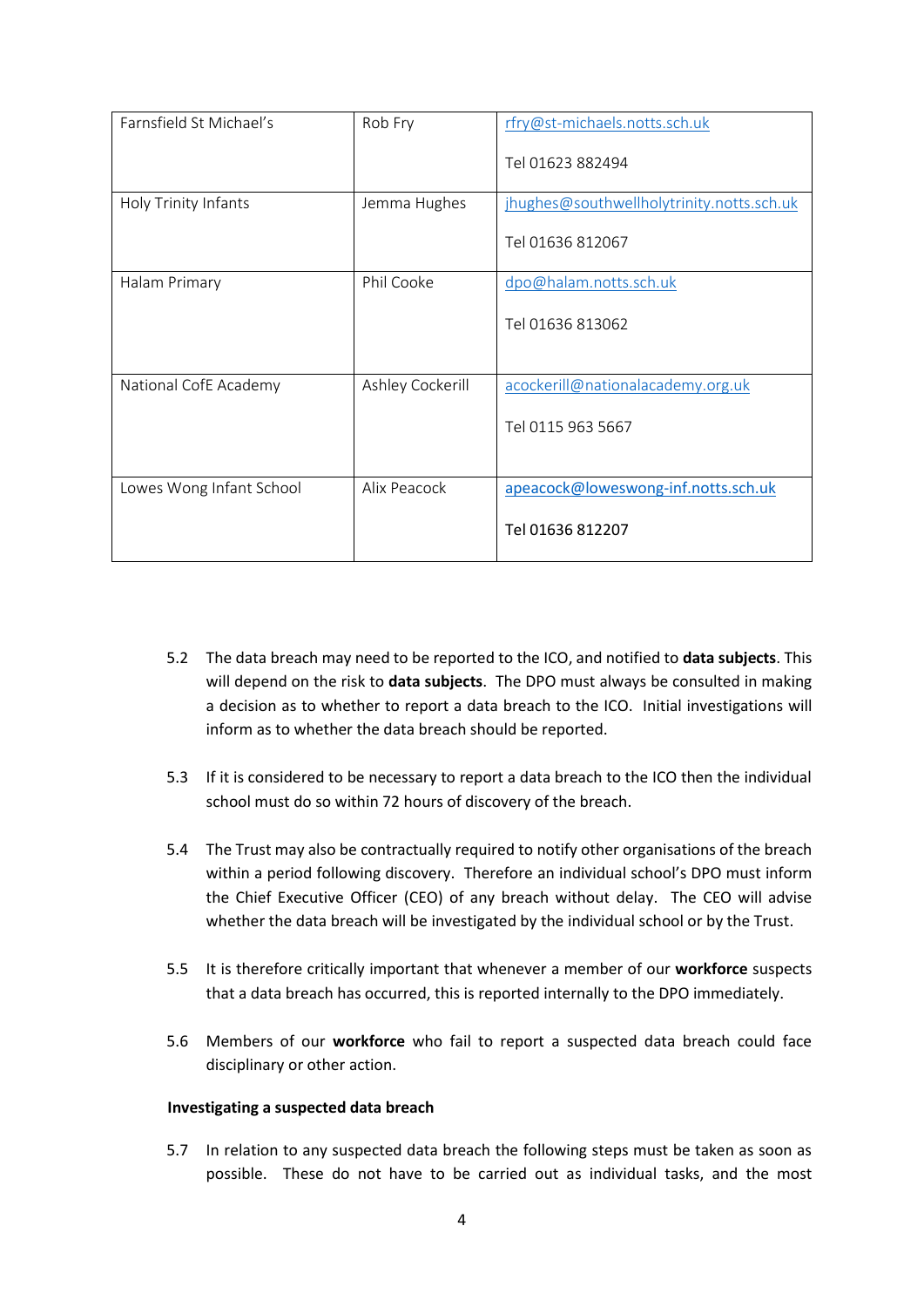appropriate way of dealing with any breach will depend on the nature of the breach and the information available at any time.

#### *Breach minimisation:*

- 5.8 The first step must always be to identify how the data breach occurred, the extent of the data breach, and how this can be minimised. The focus will be on containing any data breach, and recovering any **personal data**. Relevant departments must be involved, such as IT, to take technical and practical steps where appropriate to minimise the breach. Appropriate measures may include:
	- 5.8.1 remote deactivation of mobile devices;
	- 5.8.2 shutting down IT systems;
	- 5.8.3 contacting individuals to whom the information has been disclosed and asking them to delete the information; and
	- 5.8.4 recovering lost data.

#### *Breach investigation:*

- 5.9 When the School has taken appropriate steps to minimise the extent of the data breach it must commence an investigation as soon as possible to understand how and why the data breach occurred. This is critical to ensuring that a similar data breach does not occur again and to enable steps to be taken to prevent this from occurring.
- 5.10 Technical steps are likely to include investigating, using IT forensics where appropriate, to examine processes, networks and systems to discover:
	- 5.10.1 what data/systems were accessed;
	- 5.10.2 how the access occurred;
	- 5.10.3 how to fix vulnerabilities in the compromised processes or systems;
	- 5.10.4 how to address failings in controls or processes.
- 5.11 Other steps are likely to include discussing the matter with individuals involved to appreciate exactly what occurred and why, and reviewing policies and procedures.

#### *Breach analysis:*

5.12 In order to determine the seriousness of a data breach and its potential impact on **data subjects**, and so as to inform the School as to whether the data breach should be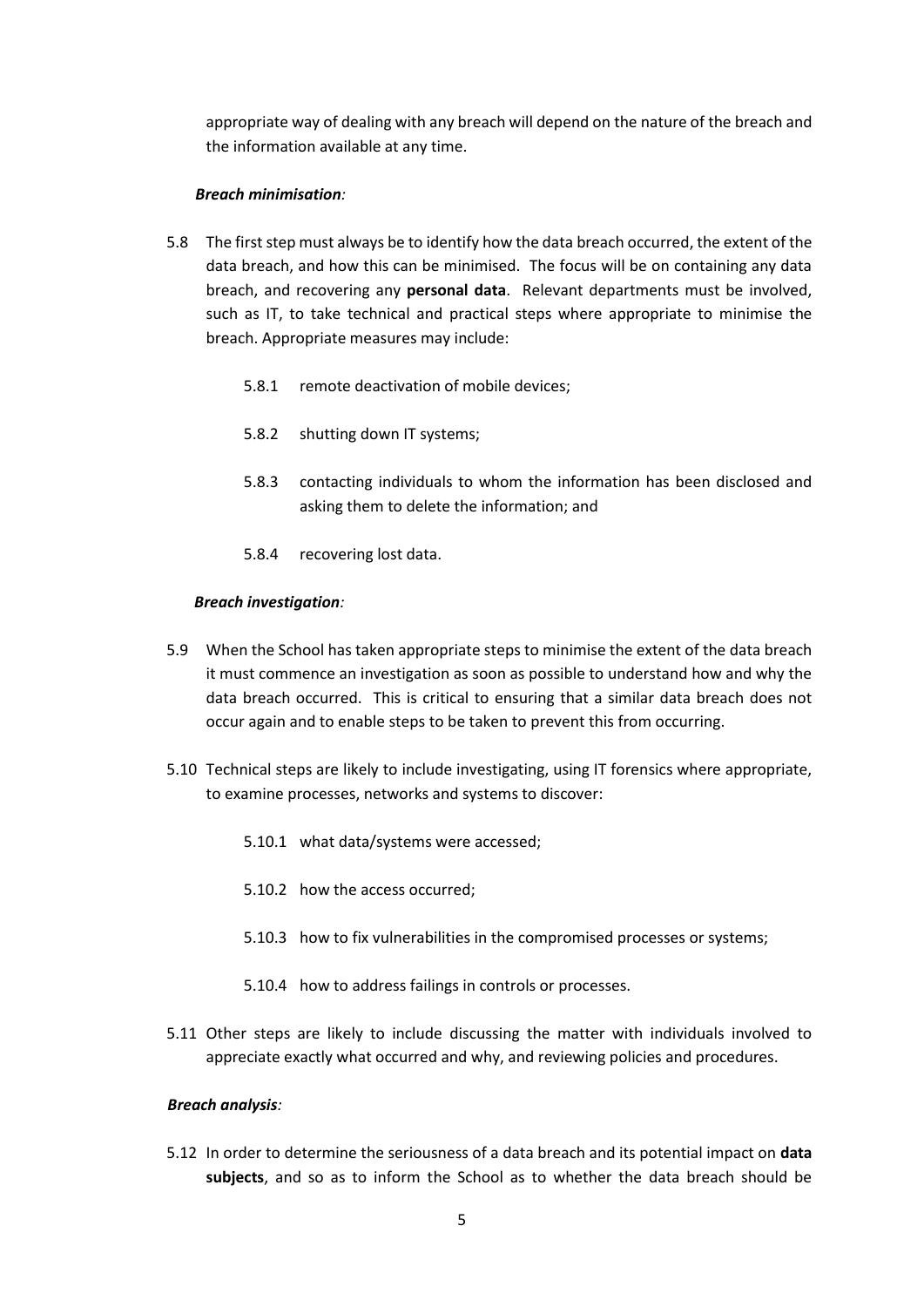reported to the ICO and notified to **data subjects**, it is necessary to analyse the nature of the data breach.

- 5.13 Such an analysis must include:
	- 5.13.1 the type and volume of **personal data** which was involved in the data breach;
	- 5.13.2 whether any **special category personal data** was involved;
	- 5.13.3 the likelihood of the **personal data** being accessed by unauthorised third parties;
	- 5.13.4 the security in place in relation to the **personal data**, including whether it was encrypted;
	- 5.13.5 the risks of damage or distress to the **data subject**.
- 5.14 The breach notification form annexed to this policy must be completed in every case of a suspected breach, and retained securely, whether or not a decision is ultimately made to report the data breach. This will act as evidence as to the considerations of the School in deciding whether or not to report the breach.

#### **6 External communication**

6.1 All external communication is to be managed by the DPO/Head Teacher and overseen by the CEO.

#### *Law Enforcement*

- 6.2 The DPO will assess whether the data breach incident requires reporting to any law enforcement agency, including the police. This will be informed by the investigation and analysis of the data breach, as set out above.
- 6.3 The DPO shall coordinate communications with any law enforcement agency.

#### *Other organisations*

- 6.4 If the data breach involves **personal data** which we process on behalf of other organisations then we may be contractually required to notify them of the data breach.
- 6.5 The Trust/School will identify as part of its investigation of the data breach whether or not this is the case and any steps that must be taken as a result.

#### *Information Commissioner's Office*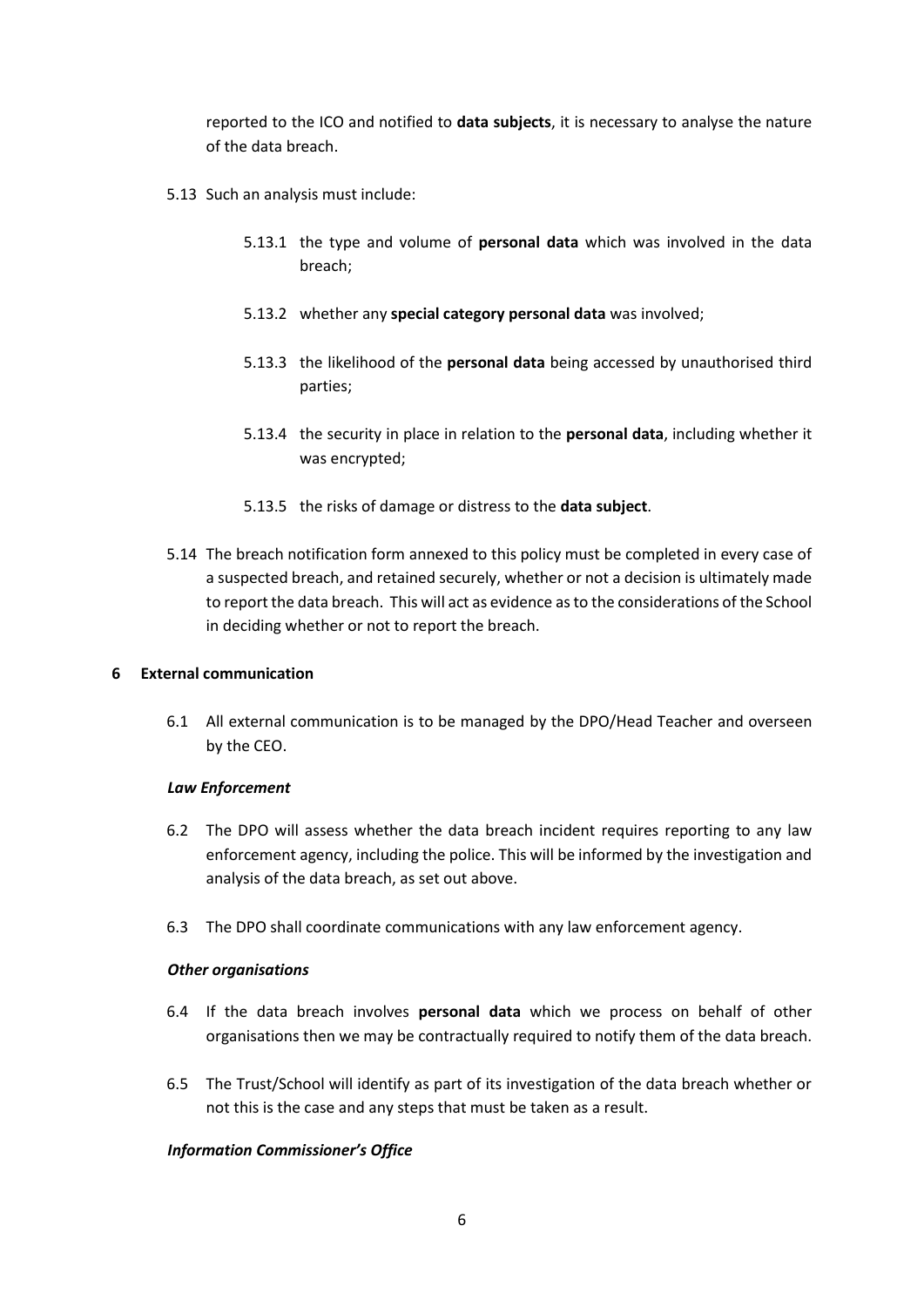- 6.6 If the school is the **data controller** in relation to the **personal data** involved in the data breach, which will be the position in most cases, then the School has 72 hours to notify the ICO if the data breach is determined to be notifiable.
- 6.7 A data breach is notifiable unless it is unlikely to result in a risk to the rights and freedoms of any individual. The DPO will make an assessment of the data breach against the following criteria taking into account the facts and circumstances in each instance:
	- 6.7.1 the type and volume of **personal data** which was involved in the data breach;
	- 6.7.2 whether any **special category personal data** was involved;
	- 6.7.3 the likelihood of the **personal data** being accessed by unauthorised third parties;
	- 6.7.4 the security in place in relation to the **personal data**, including whether it was encrypted;
	- 6.7.5 the risks of damage or distress to the **data subject**.
- 6.8 If a notification to the ICO is required then see part 7 of this policy below.

#### *Other supervisory authorities*

6.9 If the data breach occurred in another country or involves data relating to data subjects from different countries then the DPO will assess whether notification is required to be made to supervisory authorities in those countries.

#### *Data subjects*

- 6.10 When the data breach is likely to result in a high risk to the rights and freedoms of the **data subjects** then the **data subject** must be notified without undue delay. This will be informed by the investigation of the breach by the Trust/School.
- 6.11 The communication will be coordinated by the DPO and will include at least the following information:
	- 6.11.1 a description in clear and plain language of the nature of the data breach;
	- 6.11.2 the name and contact details of the DPO;
	- 6.11.3 the likely consequences of the data breach;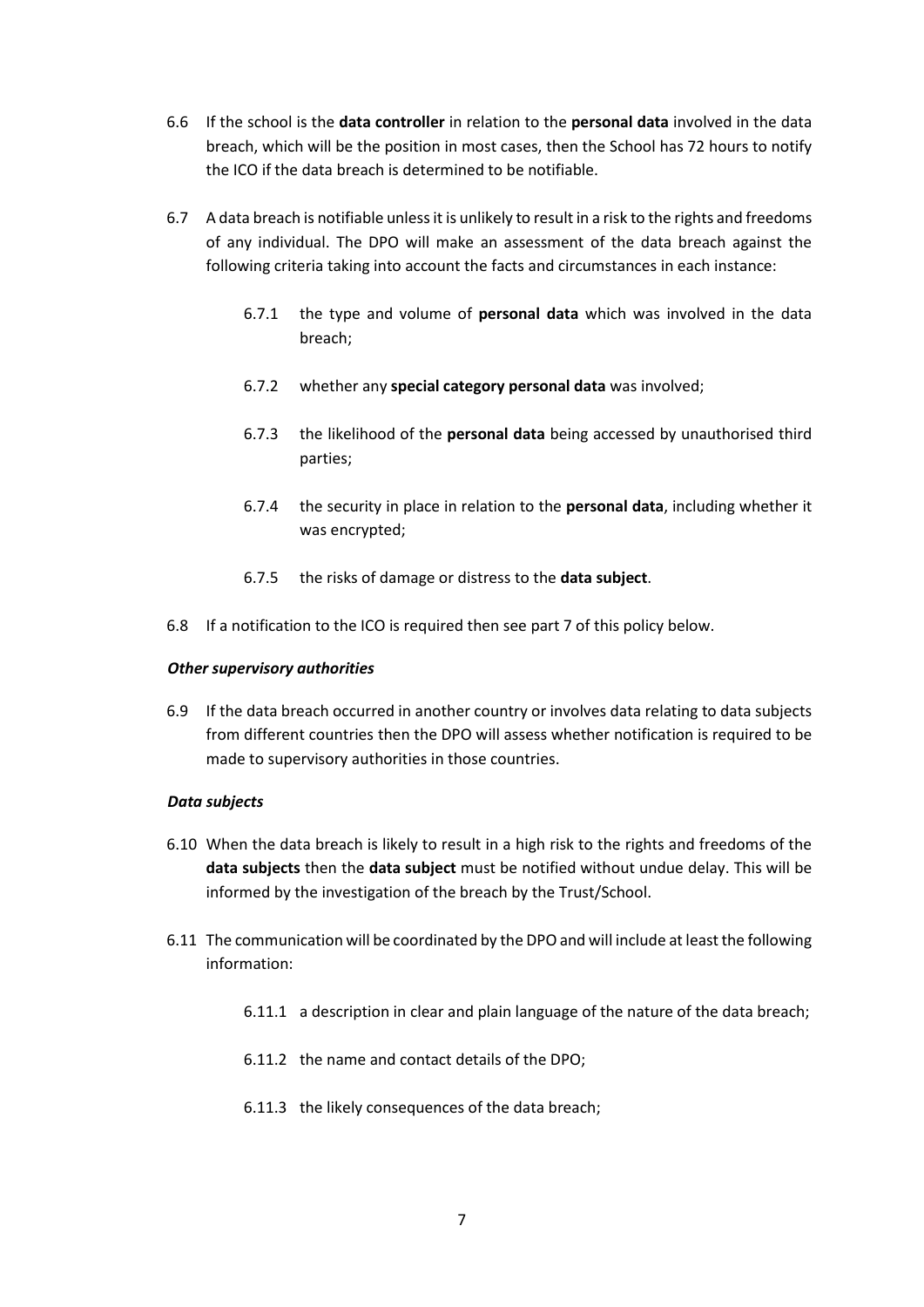- 6.11.4 the measures taken or proposed to be taken by School to address the data breach including, where appropriate, measures to mitigate its possible adverse effects.
- 6.12 There is no legal requirement to notify any individual if any of the following conditions are met:
	- 6.12.1 appropriate technical and organisational protection measures had been implemented and were applied to the data affected by the data breach, in particular, measures which render the data unintelligible to unauthorised persons (e.g. encryption);
	- 6.12.2 measures have been taken following the breach which ensure that the high risk to the rights and freedoms of the data subject is no longer likely to materialise;
	- 6.12.3 it would involve disproportionate effort to contact individuals. In which case a public communication or similar equally effective measure of communication to the data subjects shall be issued.
- 6.13 For any data breach, the ICO may mandate that communication is issued to **data subjects**, in which case such communication must be issued.

#### *Press*

- 6.14 Staff shall not communicate directly with the press and shall treat all potential data breaches as confidential unless otherwise instructed in writing by the DPO.
- 6.15 All press enquiries shall be directed to The Head Teacher in the first instance. Any press release relating to Data Protection must subsequently be approved by the CEO.

#### **7 Producing an ICO Breach Notification Report**

- 7.1 All members of our **workforce** are responsible for sharing all information relating to a data breach with the DPO, which will enable the annexed Breach Notification Report Form to be completed.
- 7.2 When completing the attached Breach Notification Report Form all mandatory (\*) fields must completed, and as much detail as possible should be provided.
- 7.3 The DPO may require individuals involved in relation to a data breach to each complete relevant parts of the Breach Notification Form as part of the investigation into the data breach.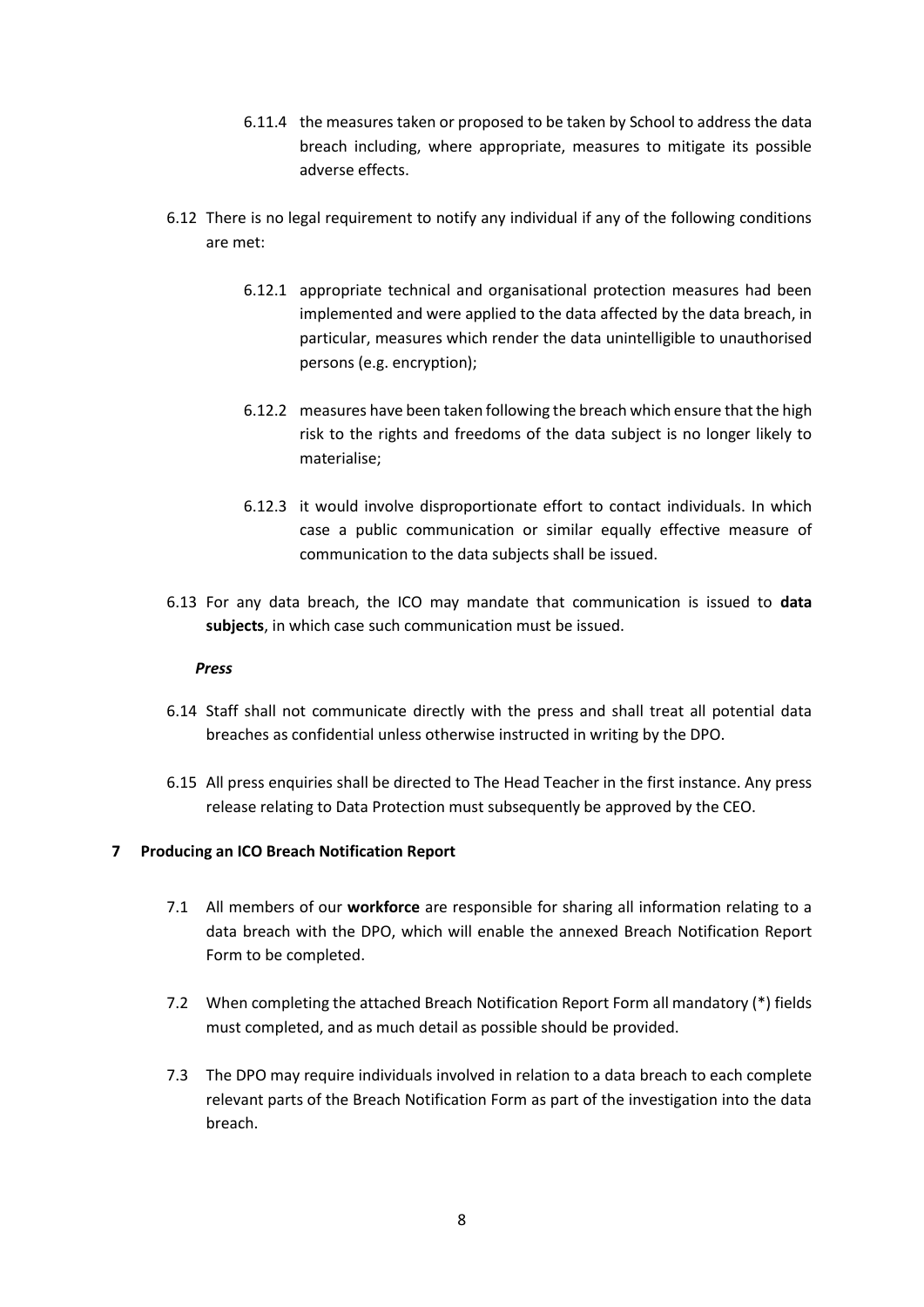- 7.4 If any member of our **workforce** is unable to provide information when requested by the DPO then this should be clearly reflected in the Breach Notification Form together with an indication as to if and when such information may be available.
- 7.5 In the wake of a data protection breach, swift containment and recovery of the situation is vital. Every effort should be taken to minimise the potential impact on affected individuals, and details of the steps taken to achieve this should be included in this form.
- 7.6 The ICO requires that the School send the completed Breach Notification Form to casework@ico.org.uk, with 'DPA breach notification form' in the subject field, or by post to: The Information Commissioner's Office, Wycliffe House, Water Lane, Wilmslow, Cheshire SK9 5AF.

#### **8 Evaluation and response**

- 8.1 Reporting is not the final step in relation to a data breach. The Trust and individual School will seek to learn from any data breach.
- 8.2 Therefore, following any breach an analysis will be conducted as to any steps that are required to prevent a breach occurring again. This might involve a step as simple as emailing all relevant members of our **workforce** to reinforce good practice, or providing additional training, or may in more serious cases require new technical systems and processes and procedures to be put in place.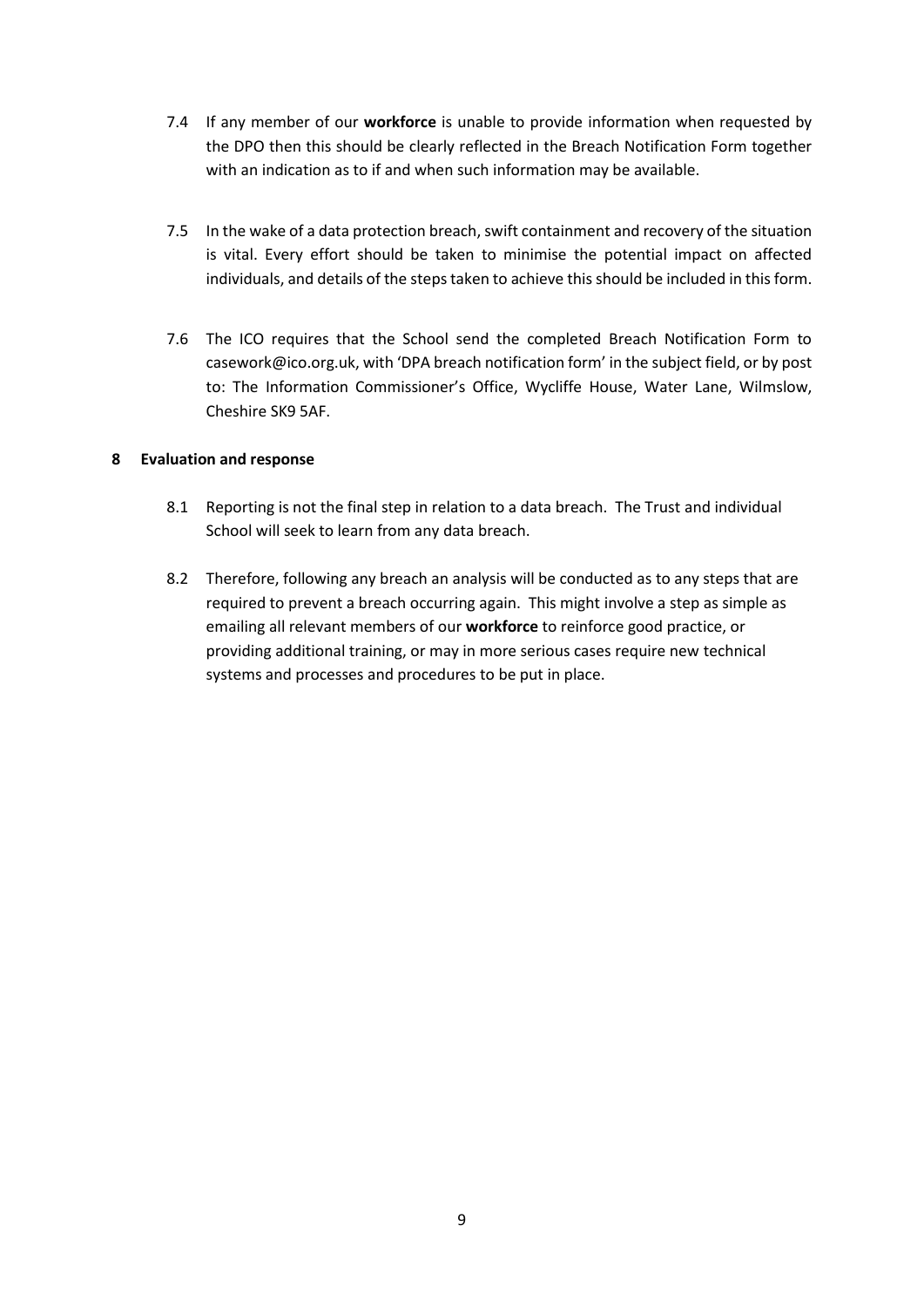#### **ANNEX 1 – ICO Breach Notification Report**

## **1. Organisation Details**

| Name of Organisation                                      |  |
|-----------------------------------------------------------|--|
| Data controller's registration<br>number (if applicable). |  |
| <b>DPO</b>                                                |  |
| <b>Contact Details</b>                                    |  |

## **2. Details of the data protection breach**

Set out the details of the breach and ensure that all mandatory (\*) fields are completed.

| (a) | * Please describe the incident in as much detail as possible. |
|-----|---------------------------------------------------------------|
|     |                                                               |
|     |                                                               |
|     |                                                               |
|     |                                                               |
|     |                                                               |
|     |                                                               |
| (b) | * When did the incident happen?                               |
|     |                                                               |
|     |                                                               |
|     |                                                               |
|     |                                                               |
|     |                                                               |
|     | * How did the incident happen?                                |
| (c) |                                                               |
|     |                                                               |
|     |                                                               |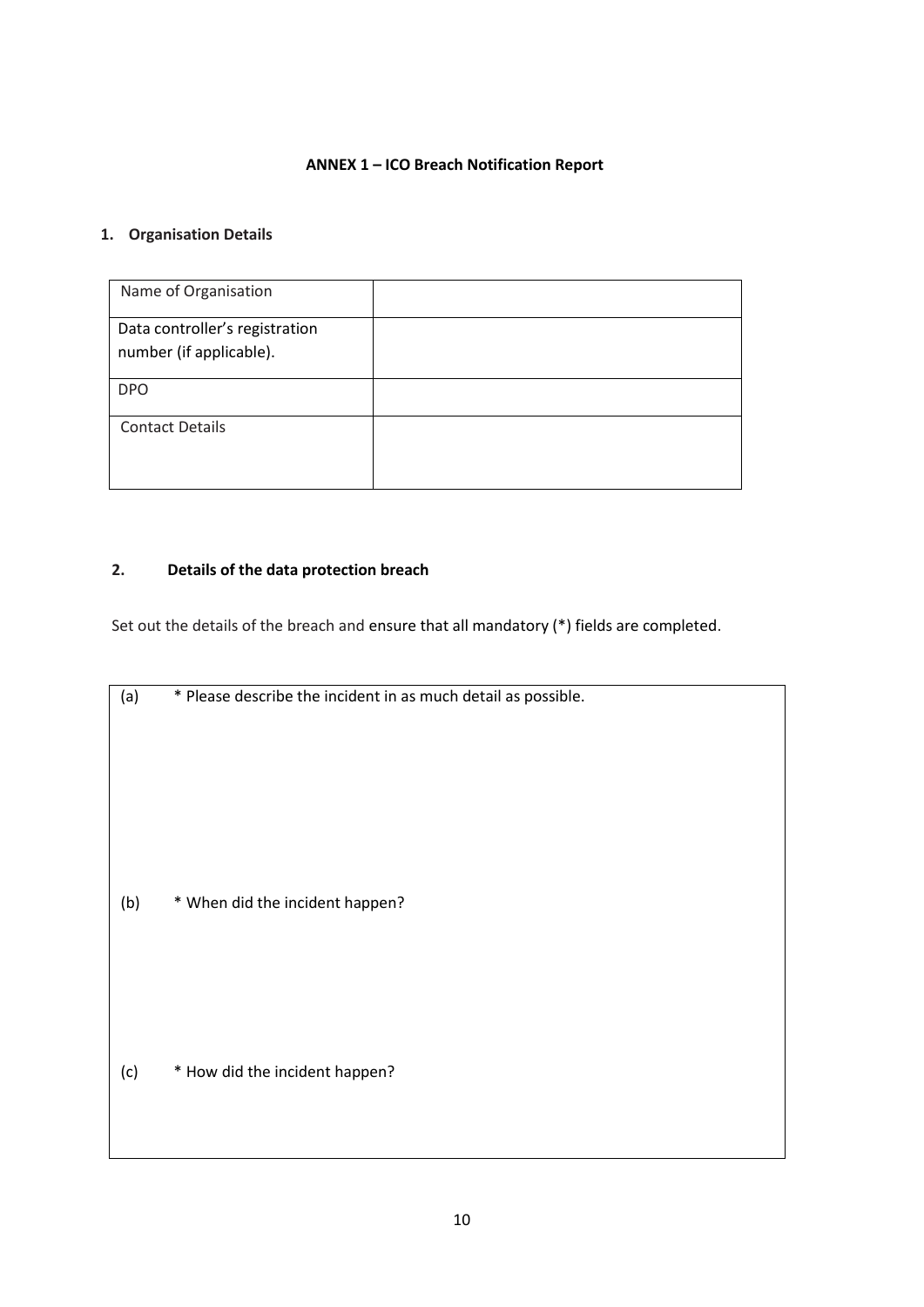(d) If there has been a delay in reporting the incident to the ICO please explain your reasons for this.

(e) What measures did the organisation have in place to prevent an incident of this nature occurring?

(f) Please provide extracts of any policies and procedures considered relevant to this incident, and explain which of these were in existence at the time this incident occurred. Please provide the dates on which they were implemented.

## **3. Details of the Personal Data placed at risk**

Set out the details of the personal data placed at risk as a result of the breach and ensure that all mandatory (\*) fields are completed.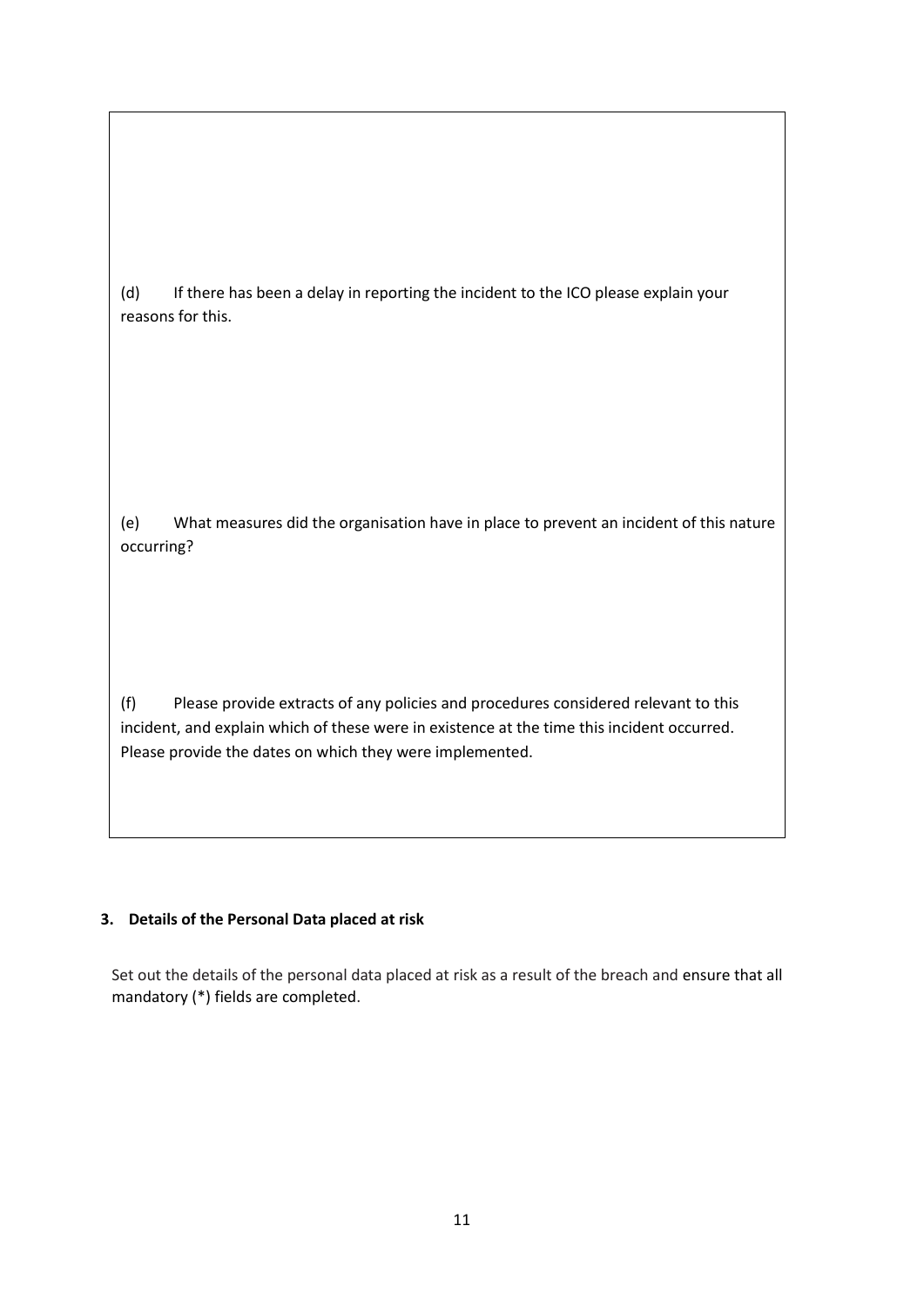| category (sensitive) personal data has been affected and provide details of the extent.<br>* How many individuals have been affected?<br>(b)<br>* Are the affected individuals aware that the incident has occurred?<br>(c) |
|-----------------------------------------------------------------------------------------------------------------------------------------------------------------------------------------------------------------------------|
|                                                                                                                                                                                                                             |
|                                                                                                                                                                                                                             |
|                                                                                                                                                                                                                             |
|                                                                                                                                                                                                                             |
|                                                                                                                                                                                                                             |
|                                                                                                                                                                                                                             |
|                                                                                                                                                                                                                             |
|                                                                                                                                                                                                                             |
|                                                                                                                                                                                                                             |
|                                                                                                                                                                                                                             |
|                                                                                                                                                                                                                             |
|                                                                                                                                                                                                                             |
|                                                                                                                                                                                                                             |
|                                                                                                                                                                                                                             |
|                                                                                                                                                                                                                             |
|                                                                                                                                                                                                                             |
|                                                                                                                                                                                                                             |
| * What are the potential consequences and adverse effects on those individuals?<br>(d)                                                                                                                                      |
|                                                                                                                                                                                                                             |
|                                                                                                                                                                                                                             |
|                                                                                                                                                                                                                             |
|                                                                                                                                                                                                                             |
|                                                                                                                                                                                                                             |
|                                                                                                                                                                                                                             |
|                                                                                                                                                                                                                             |
| Have any affected individuals complained to the School / Trust about the incident?<br>(e)                                                                                                                                   |
|                                                                                                                                                                                                                             |
|                                                                                                                                                                                                                             |
|                                                                                                                                                                                                                             |
|                                                                                                                                                                                                                             |

## **4. Containment and recovery**

Set out the details of any steps the School / Trust has taken to contain the breach and/or to recover the personal data and ensure that all mandatory (\*) fields are completed.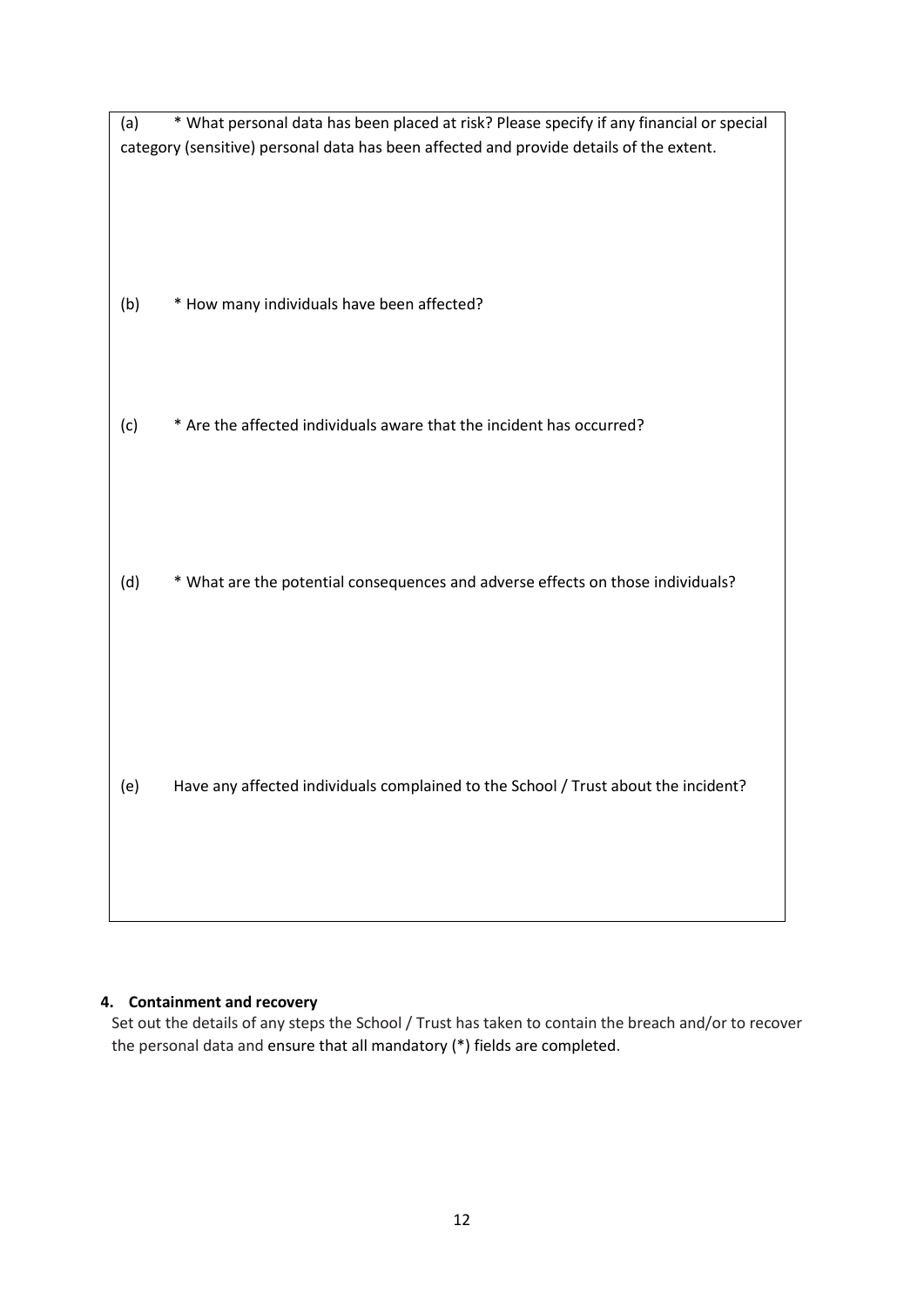(a) \* Has the Trust/School taken any action to minimise/mitigate the effect on the affected individuals? If so, please provide details.

(b) \* Has the data placed at risk now been recovered? If so, please provide details of how and when this occurred.

(c) What steps has the [Trust/Academy/School] taken to prevent a recurrence of this incident?

## **5. Training and guidance**

(a) As the data controller, does the School provide its staff with training on the requirements of Data Protection Legislation? If so, please provide any extracts relevant to this incident here.

(b) Please confirm if training is mandatory for all staff. Had the staff members involved in this incident received training and if so when?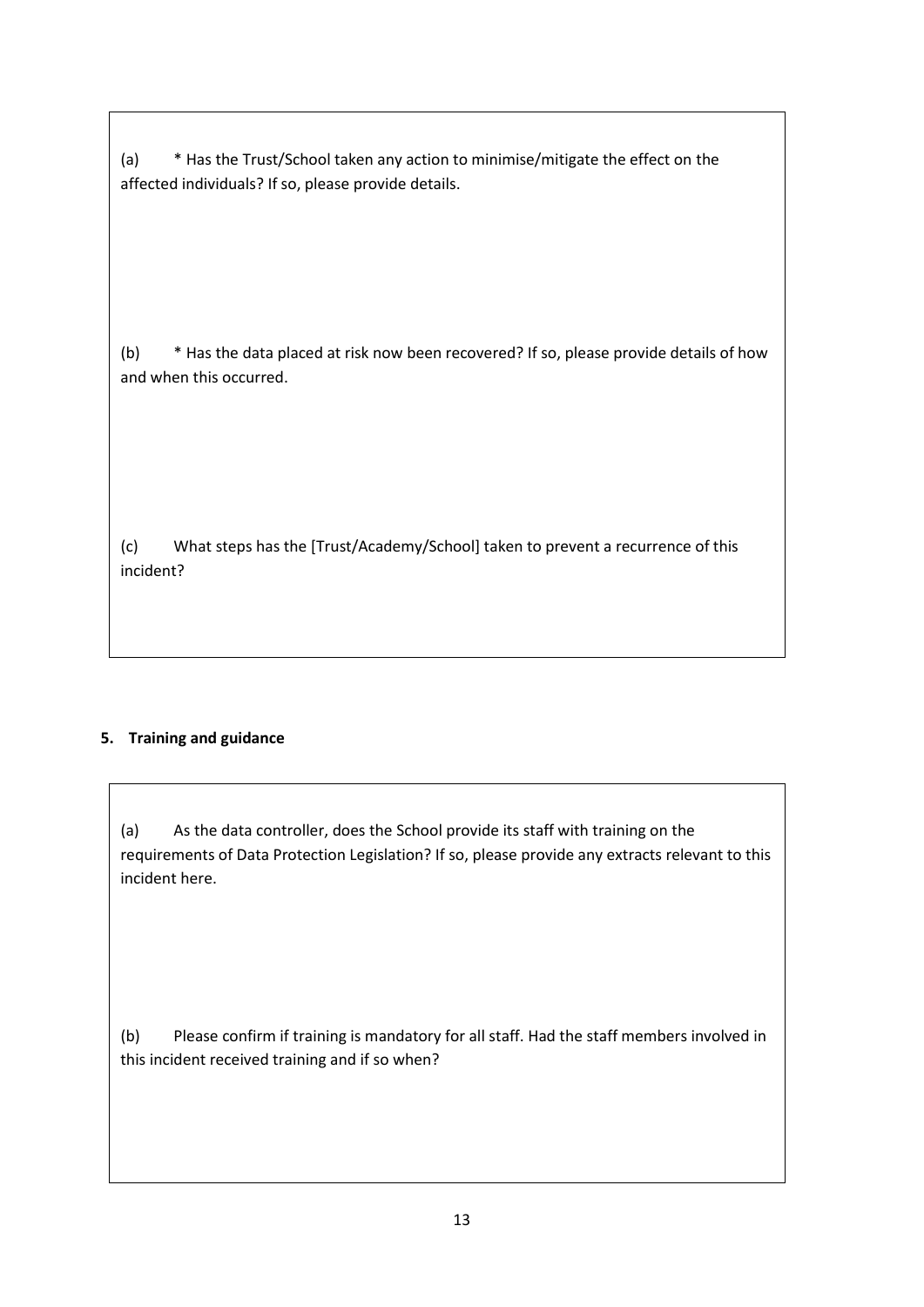(c) As the data controller, does the School provide any detailed guidance to staff on the handling of personal data in relation to the incident you are reporting? If so, please provide any extracts relevant to this incident here.

#### **6. Previous contact with the ICO**

(a) \* Have you reported any previous incidents to the ICO in the last two years?

YES / NO

(b) If the answer to the above question is yes, please provide: brief details, the date on which the matter was reported and, where known, the ICO reference number.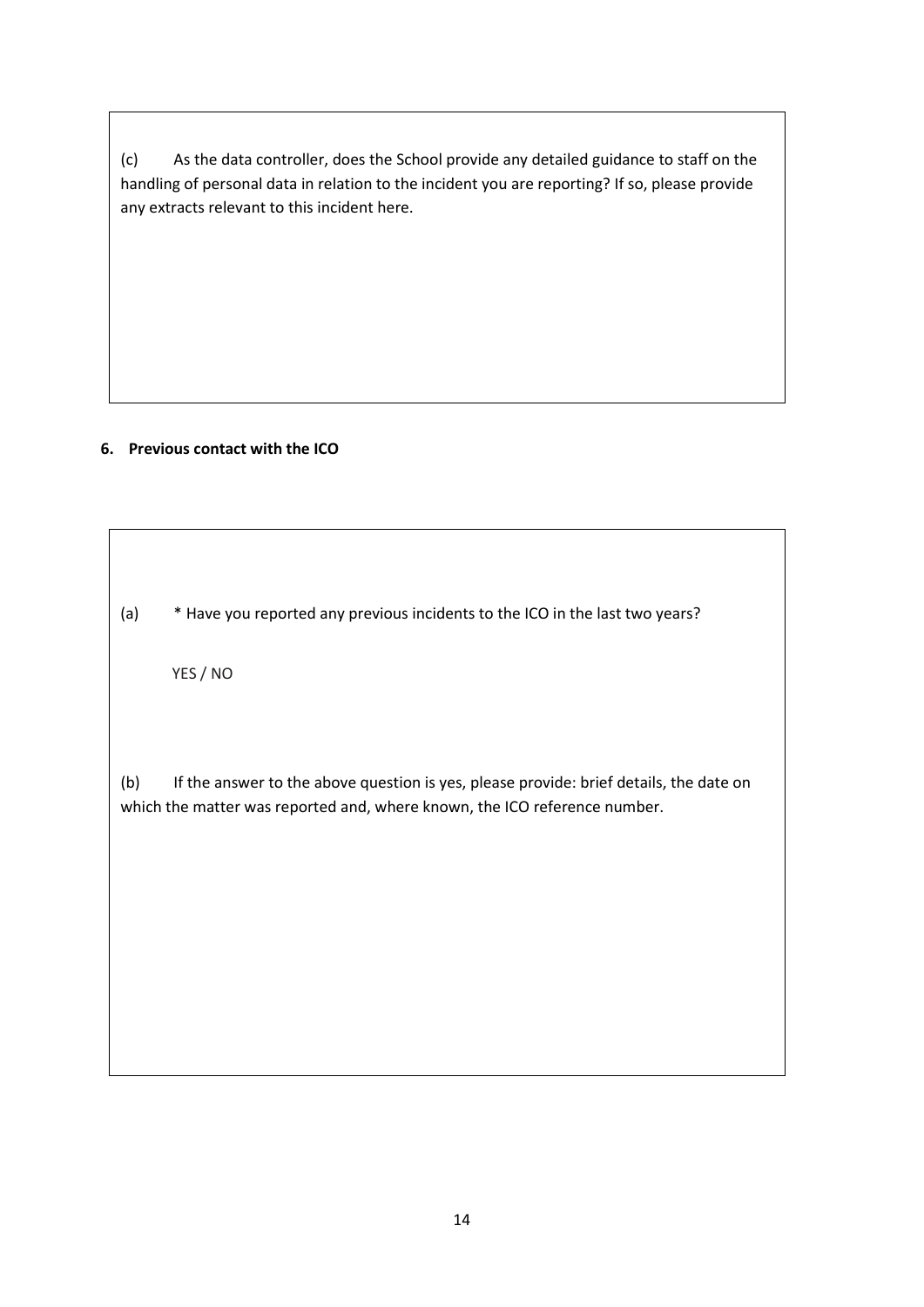#### **7. Miscellaneous**

(a) Have you notified any other (overseas) data protection authorities about this incident? If so, please provide details.

(b) Have you informed the Police about this incident? If so, please provide further details and specify the Force concerned.

(c) Have you informed any other regulatory bodies about this incident? If so, please provide details.

(d) Has there been any media coverage of the incident? If so, please provide details of this.

This form was completed on behalf of MITRE/ xxxx School by:

Name:………………………………………………. Role:……………………………………………………..

Date and Time:………………………………………..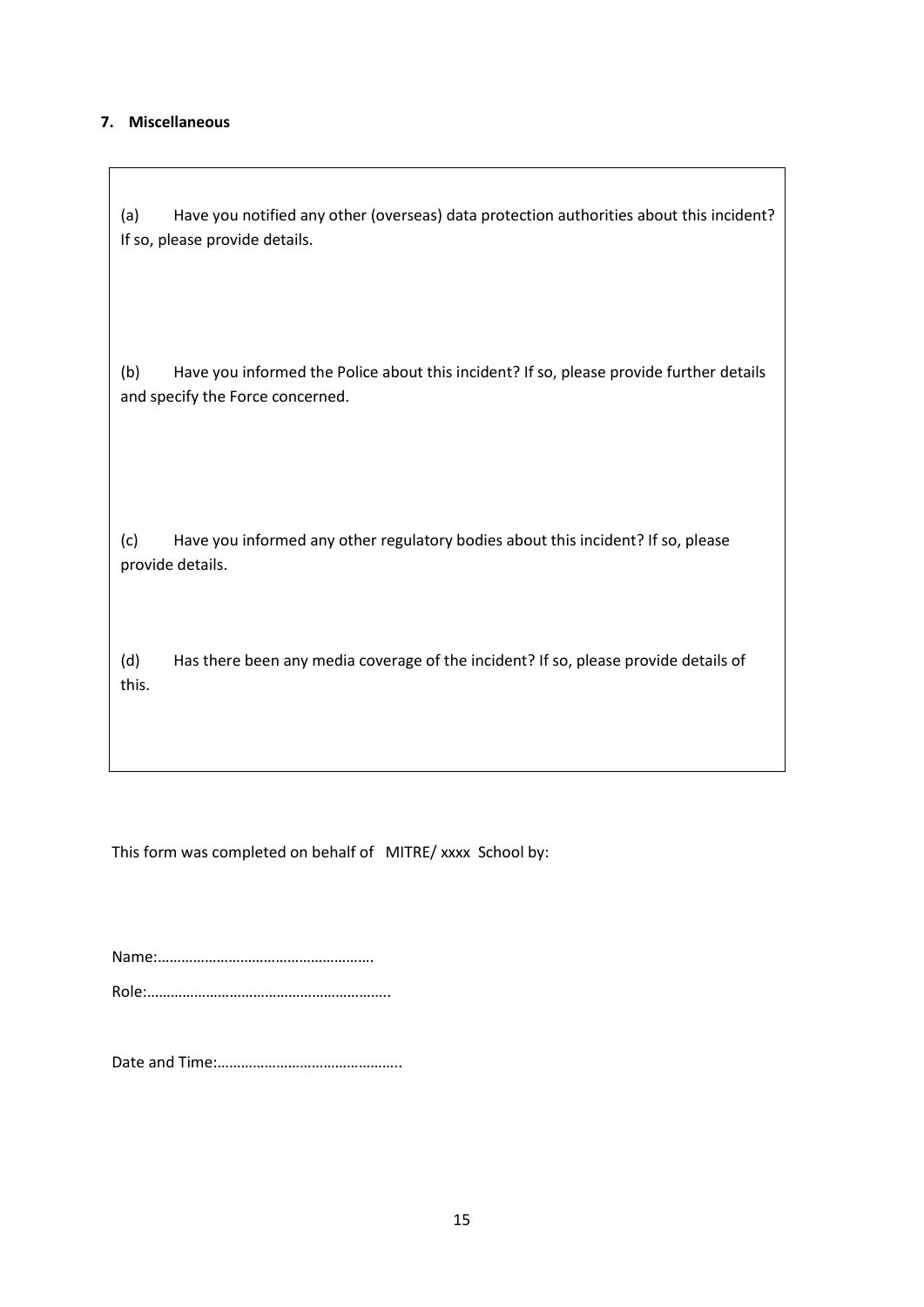#### **ANNEX 2 - DEFINITIONS**

| <b>Term</b>                              | <b>Definition</b>                                                                                                                                                                                                                                                                                                                                                                                                                                                                                                                |
|------------------------------------------|----------------------------------------------------------------------------------------------------------------------------------------------------------------------------------------------------------------------------------------------------------------------------------------------------------------------------------------------------------------------------------------------------------------------------------------------------------------------------------------------------------------------------------|
| Data                                     | is information which is stored electronically, on a computer, or in<br>certain paper-based filing systems                                                                                                                                                                                                                                                                                                                                                                                                                        |
| Data Subjects                            | for the purpose of this policy include all living individuals about whom<br>we hold personal data. This includes pupils, our workforce, staff, and<br>other individuals. A data subject need not be a UK national or<br>resident. All data subjects have legal rights in relation to their personal<br>information                                                                                                                                                                                                               |
| Personal Data                            | means any information relating to an identified or identifiable natural<br>person (a data subject); an identifiable natural person is one who can<br>be identified, directly or indirectly, in particular by reference to an<br>identifier such as a name, an identification number, location data, an<br>online identifier or to one or more factors specific to the physical,<br>physiological, genetic, mental, economic, cultural or social identity of<br>that natural person                                               |
| <b>Data Controllers</b>                  | are the organisations which determine the purposes for which, and<br>the manner in which, any personal data is processed. They are<br>responsible for establishing practices and policies in line with Data<br>Protection Legislation. We are the data controller of all personal data<br>used in our business for our own commercial purposes                                                                                                                                                                                   |
| Data Users                               | are those of our employees whose work involves processing personal<br>data. Data users must protect the data they handle in accordance with<br>this data protection policy and any applicable data security<br>procedures at all times                                                                                                                                                                                                                                                                                           |
| Data Processors                          | include any person or organisation that is not a data user that<br>processes personal data on our behalf and on our instructions                                                                                                                                                                                                                                                                                                                                                                                                 |
| Processing                               | is any activity that involves use of the data. It includes obtaining,<br>recording or holding the data, or carrying out any operation or set of<br>operations on the data such as collection, recording, organisation,<br>structuring, storage, adaptation or alteration, retrieval, consultation,<br>use, disclosure by transmission, dissemination or otherwise making<br>available, alignment or combination, restriction, erasure or<br>destruction. Processing also includes transferring personal data to<br>third parties |
| <b>Special Category</b><br>Personal Data | includes information about a person's racial or ethnic origin, political<br>opinions, religious or philosophical beliefs, trade union membership,                                                                                                                                                                                                                                                                                                                                                                                |